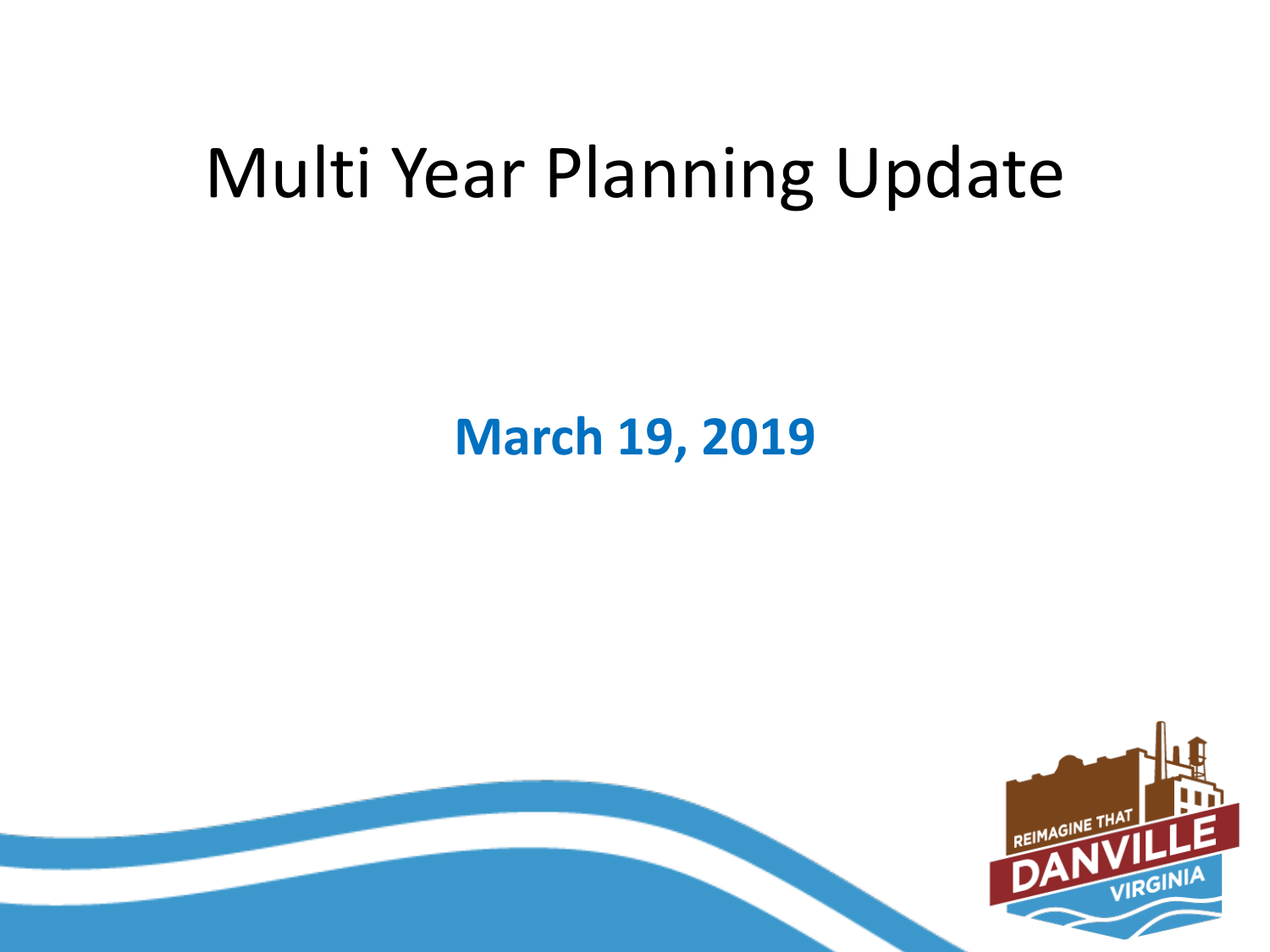## Overview

- Goals of Multi-Year Financial Planning
	- Be as efficient as possible delivering City services
	- Continue to make key strategic investments to enhance City's ability to meet council priorities:
		- Increase public safety
		- Improve education
		- Improve the local economy
	- Develop a target in order to implement initiatives to meet these goals

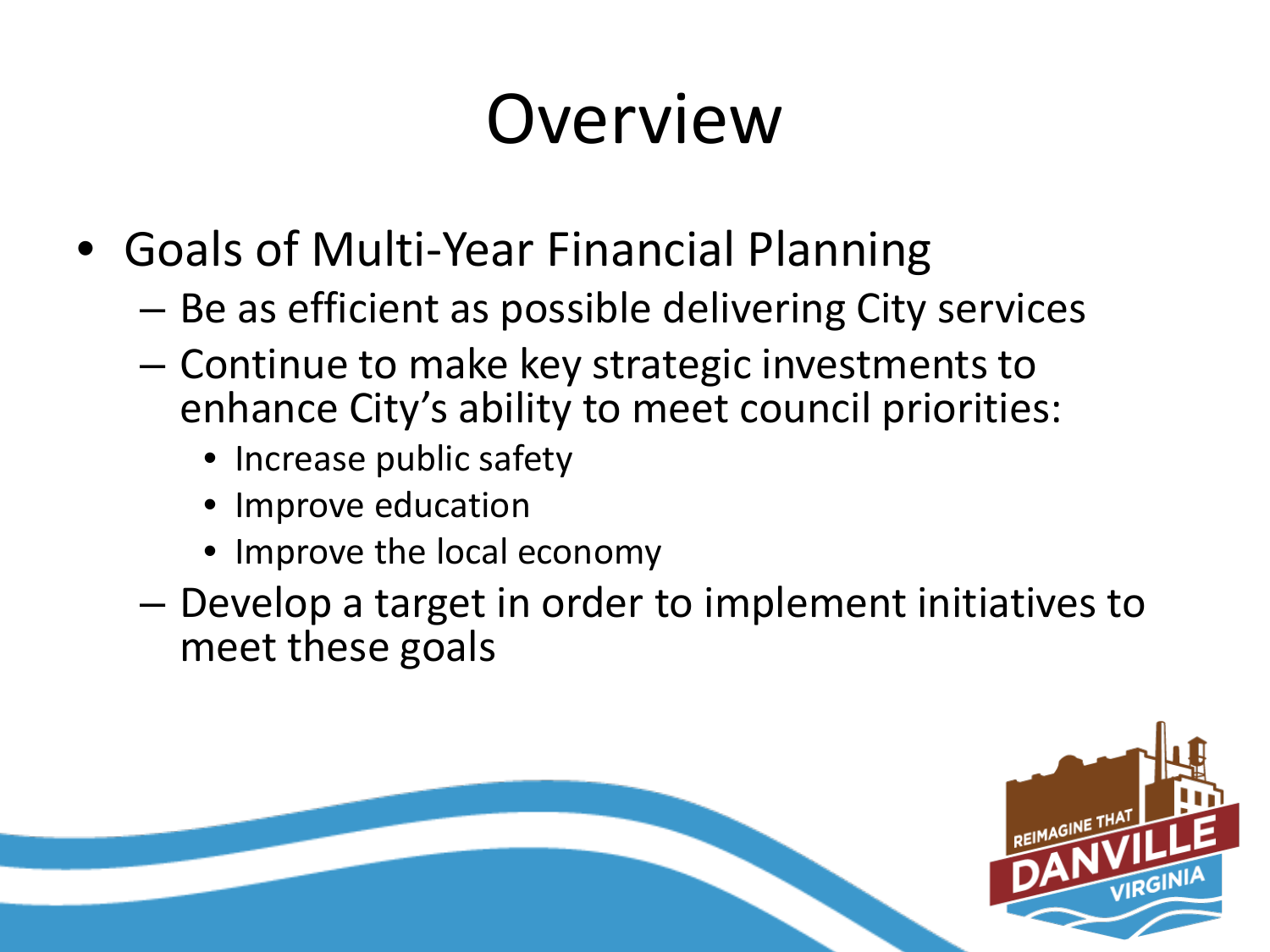## Initiatives

- Increase Public Safety
	- Police Headquarters \$1.8 million annual debt service
	- Comprehensive Crime Reduction \$100k annually
	- Ensure competitive pay and benefits \$600k annually
	- Increase use of technology \$100k annually
	- Create community resource centers Partnerships
	- Hire additional Animal Control Officer \$50k annually

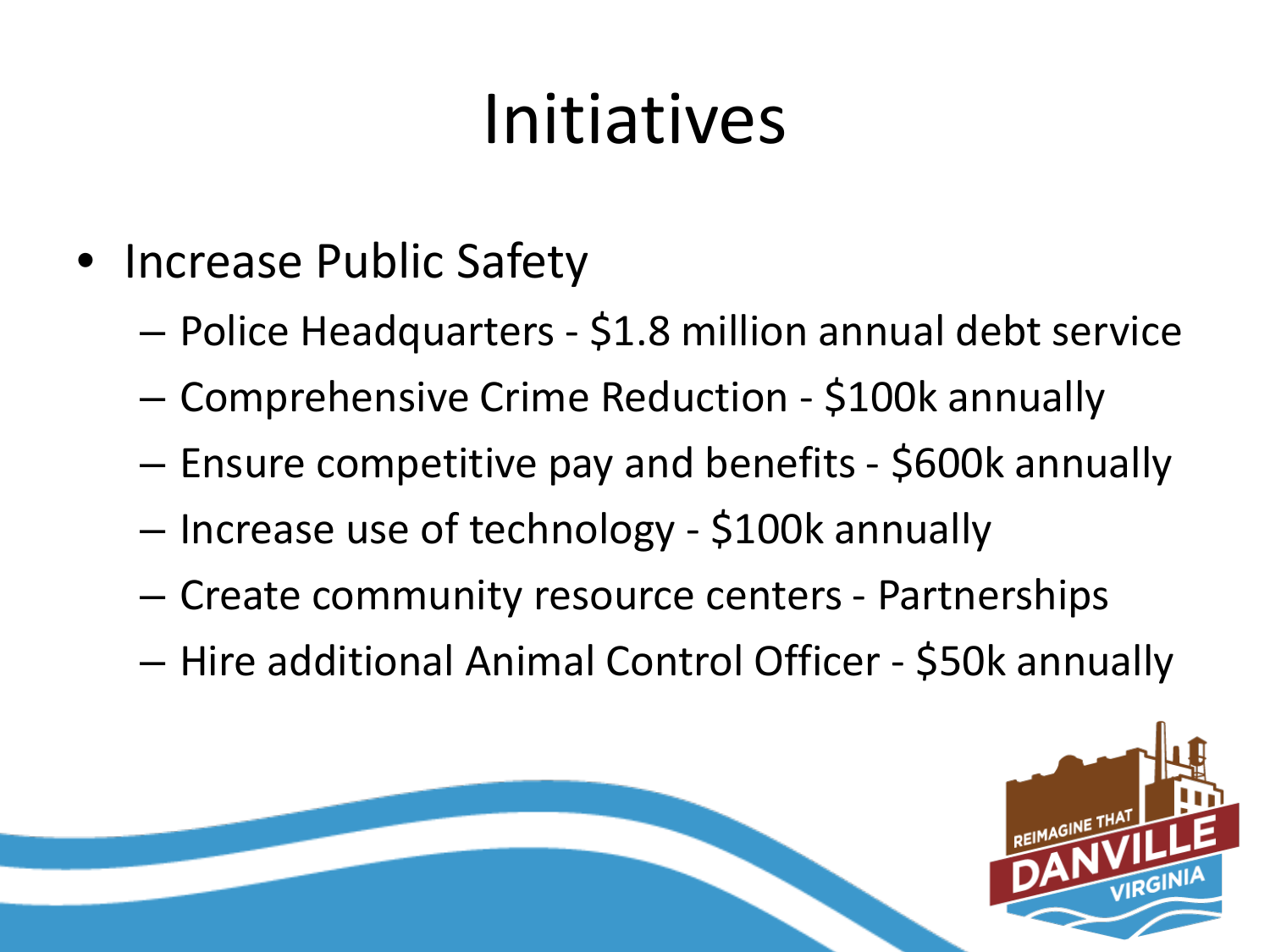## Initiatives

- Improve Education
	- Increase operational budget for DPS \$4.2 million
	- Expand Smart Beginnings \$500k annually
	- Address school infrastructure needs \$9 million in annual debt service (possibly paid with 1% local option sales tax)
	- Teacher recruitment \$2 million annually (pay increases)
	- Create workforce pipelines Grant funded
	- Improve private sector partnerships Grants

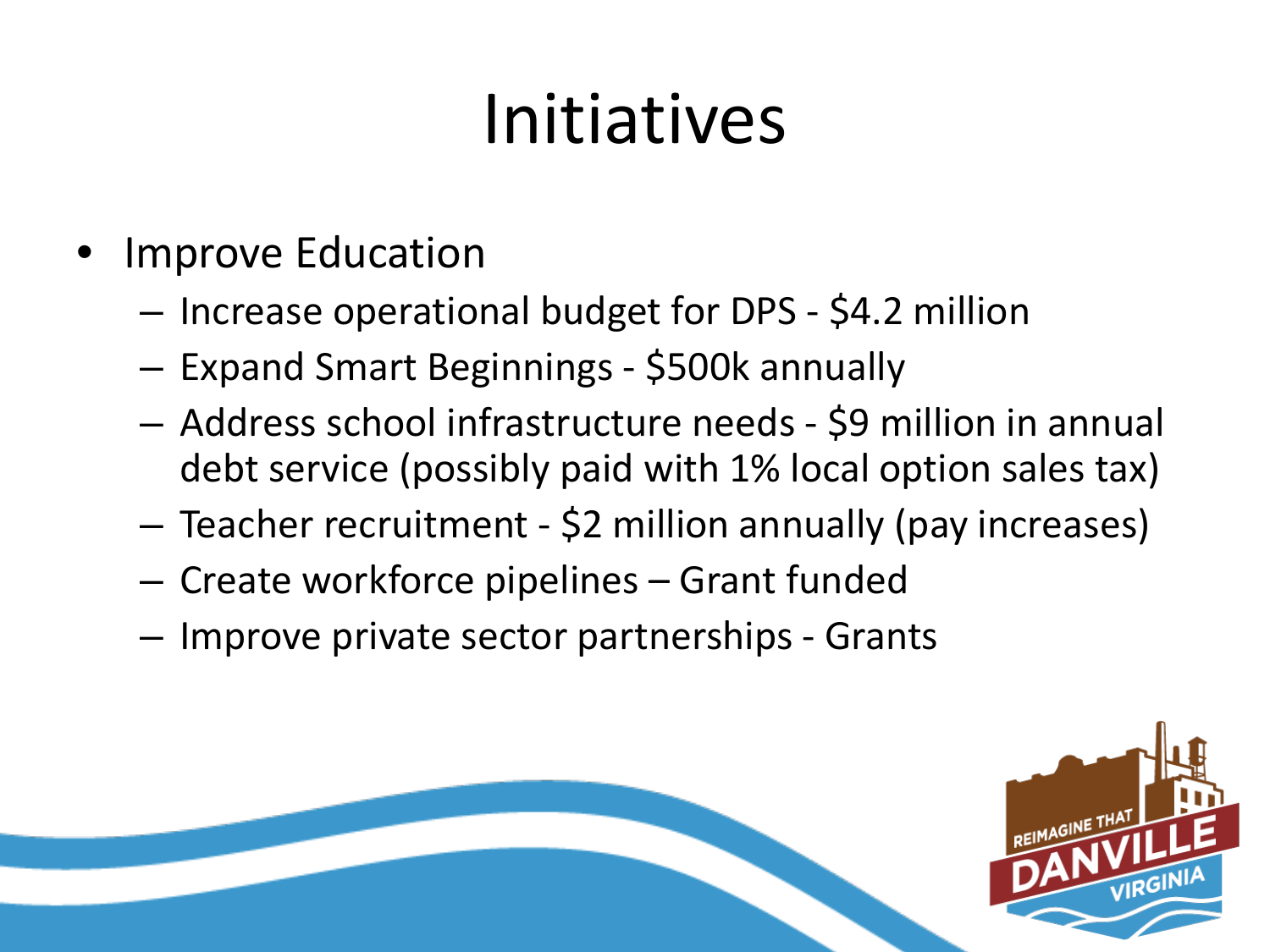## Initiatives

- Improve the local economy
	- Economic Development Strategic Plan with Housing Focus \$150k (one time)
		- Market Danville to niche markets
		- Create a sense of place
		- Create desirable communities
	- Sustain Economic Development \$2 million annually
	- Sports Tourism Unknown initial investment; \$100k annually to staff
	- Riverfront Park Major gift fund raising underway

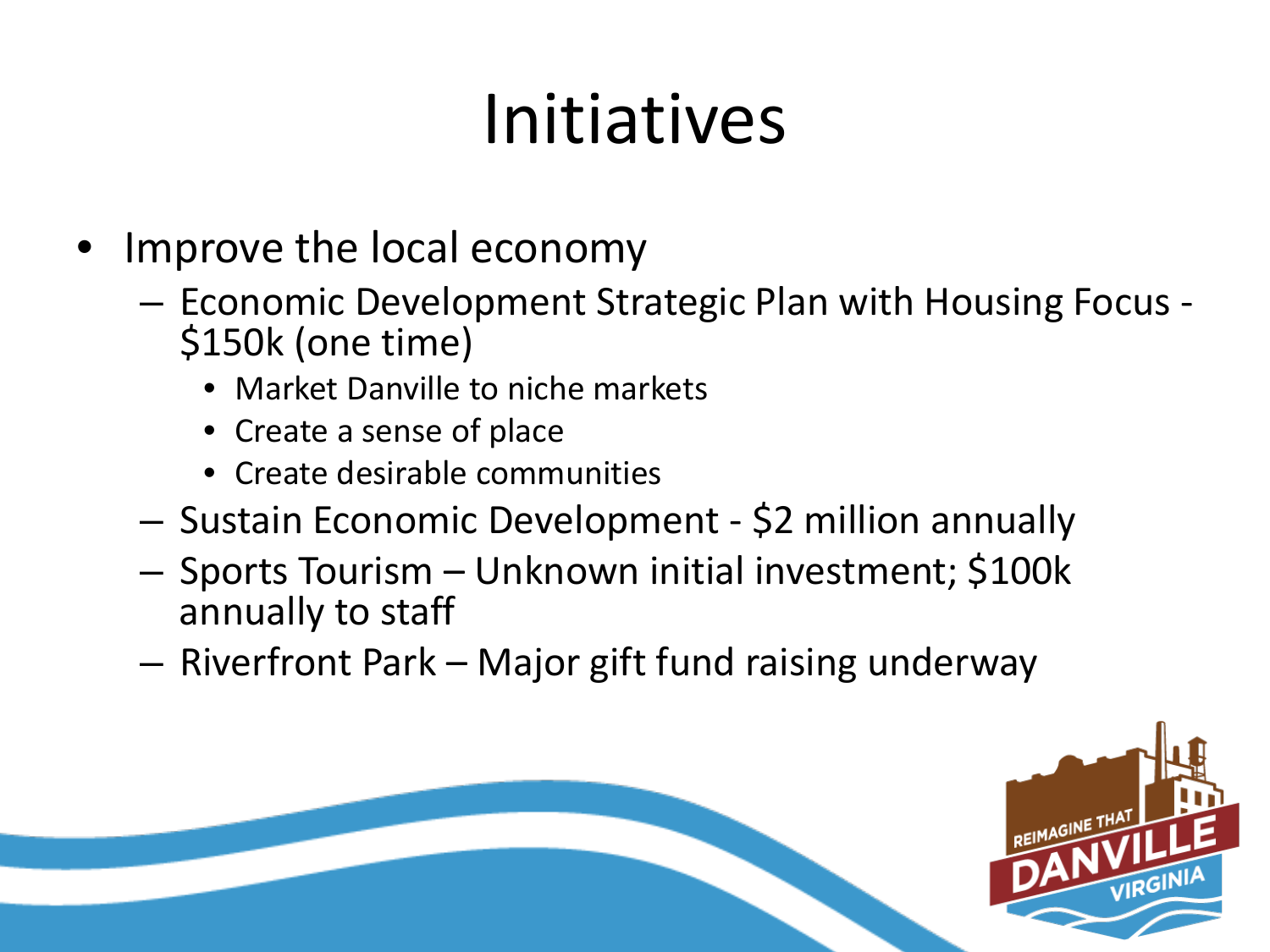- Total number of performance agreements signed: 43
	- River District: 33
	- Industrial: 10
- Total of jobs and investment committed:
	- Capital investment \$129,419,334.00
	- F/T Jobs: 637
	- P/T Jobs: 79
- Grant Funds:
	- Total amount of grant funds committed: \$7,237,587.00
	- Total amount of grant funds distributed: \$4,905,535.96
- Anticipated ROI:
	- River District Development Grants: 5 Years
	- River District Enhancement Grants: 7 Years
	- Industrial Enhancements Grants and Technology Enhancement Grants: Up to 10 Years

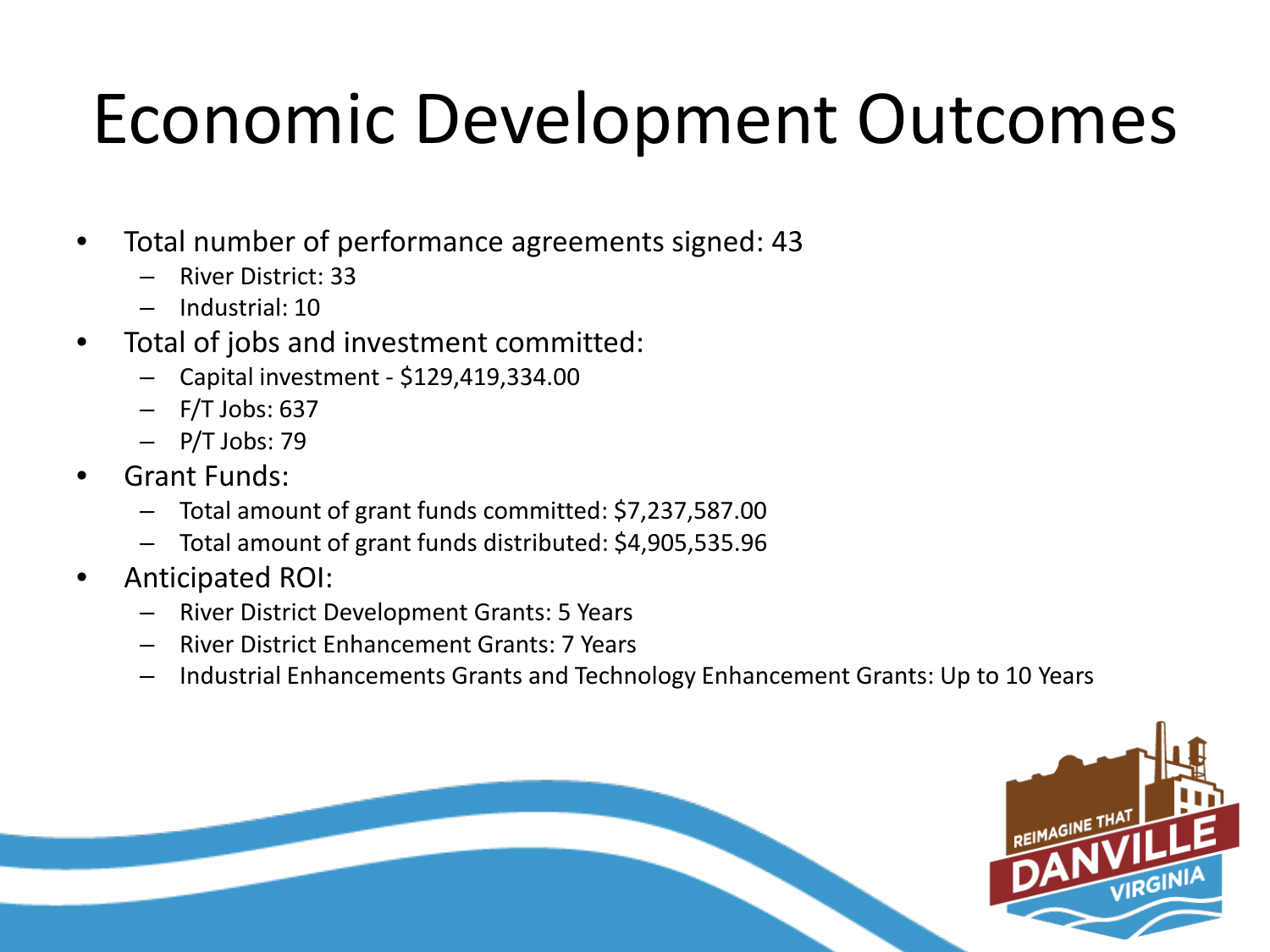- River District Projects:
	- Total amount of grant funds committed: \$5,089,321
	- Total amount of grant funds distributed: \$3,830,896
	- Total net new revenue generated to date: \$1,774,402
	- Average age of projects: 3.23 Years
	- Average time between date of performance agreement and start of operations: 0.97 Year

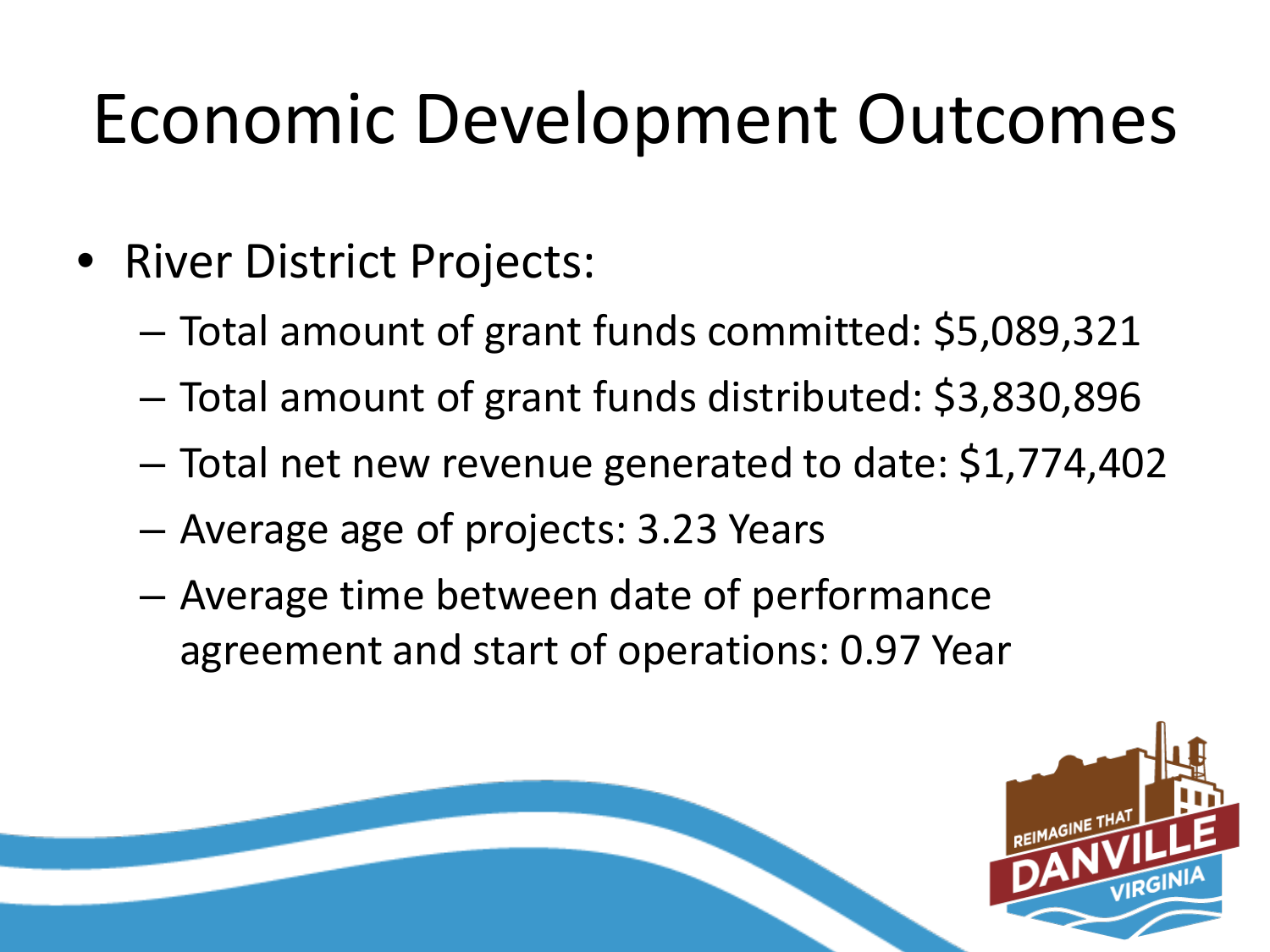- Industrial Projects:
	- Total amount of grant funds committed: \$2,148,266.00
		- Note: Some grant commitments are shared between the City of Danville and Pittsylvania County. The amount above only includes the City's commitment.
	- Total amount of grant funds distributed: \$1,074,639.50
		- Note: Some grant commitments are shared between the City of Danville and Pittsylvania County. The amount above only include the City's contribution.
	- Total net new revenue generated: \$175,446.21
		- Note: Some grant commitments are shared between the City of Danville and Pittsylvania County. The amount above only include the City's revenue.
	- Average age of projects: 2.67 Years
	- Average time between date of performance agreement and start of operations: 1.4 Years

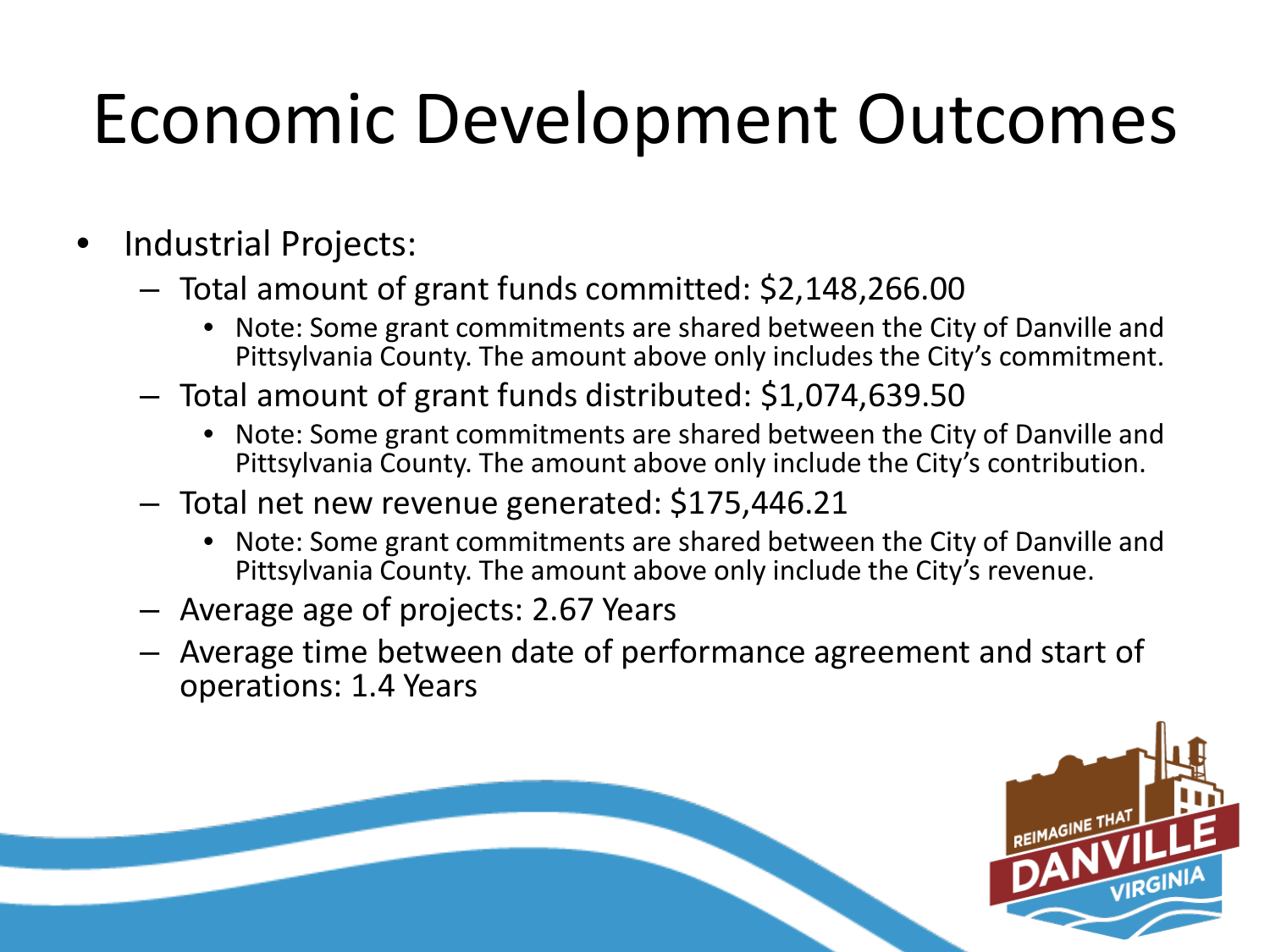- To-Date:
	- Four companies have non-performing grants (\$0 net new revenue and jobs to the City) totaling \$299,445.46. The Office of Economic Development is taking legal measures against these companies and is confident that the City will be able to get at least one half returned.
	- Eight companies have passed the break-even point compared to the total amount of grant funds distributed.
	- Five companies have passed the break-even point compared to the total amount of grant funds committed.
- Break-Even Projections:
	- Based off of forecasted tax revenues, the Office of Economic Development anticipates a break-even for total grant funds committed in 2024.

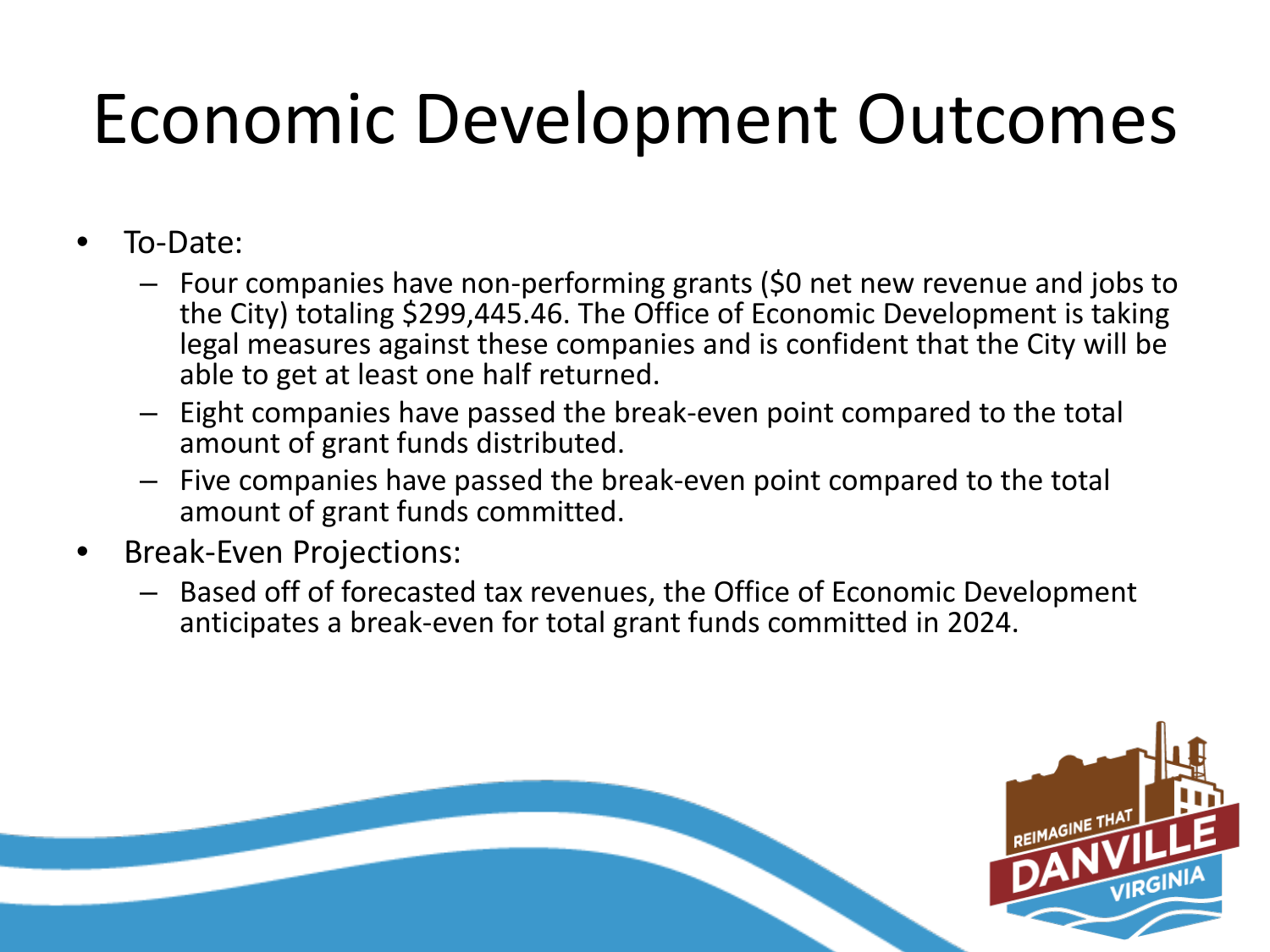#### Tax Revenue Trends

Economy-Driven Local Taxes



- FY 2018 Adjusted to exclude hotel occupancy tax rate increase (-\$134,517)
- \$2,426,443 increase over five years

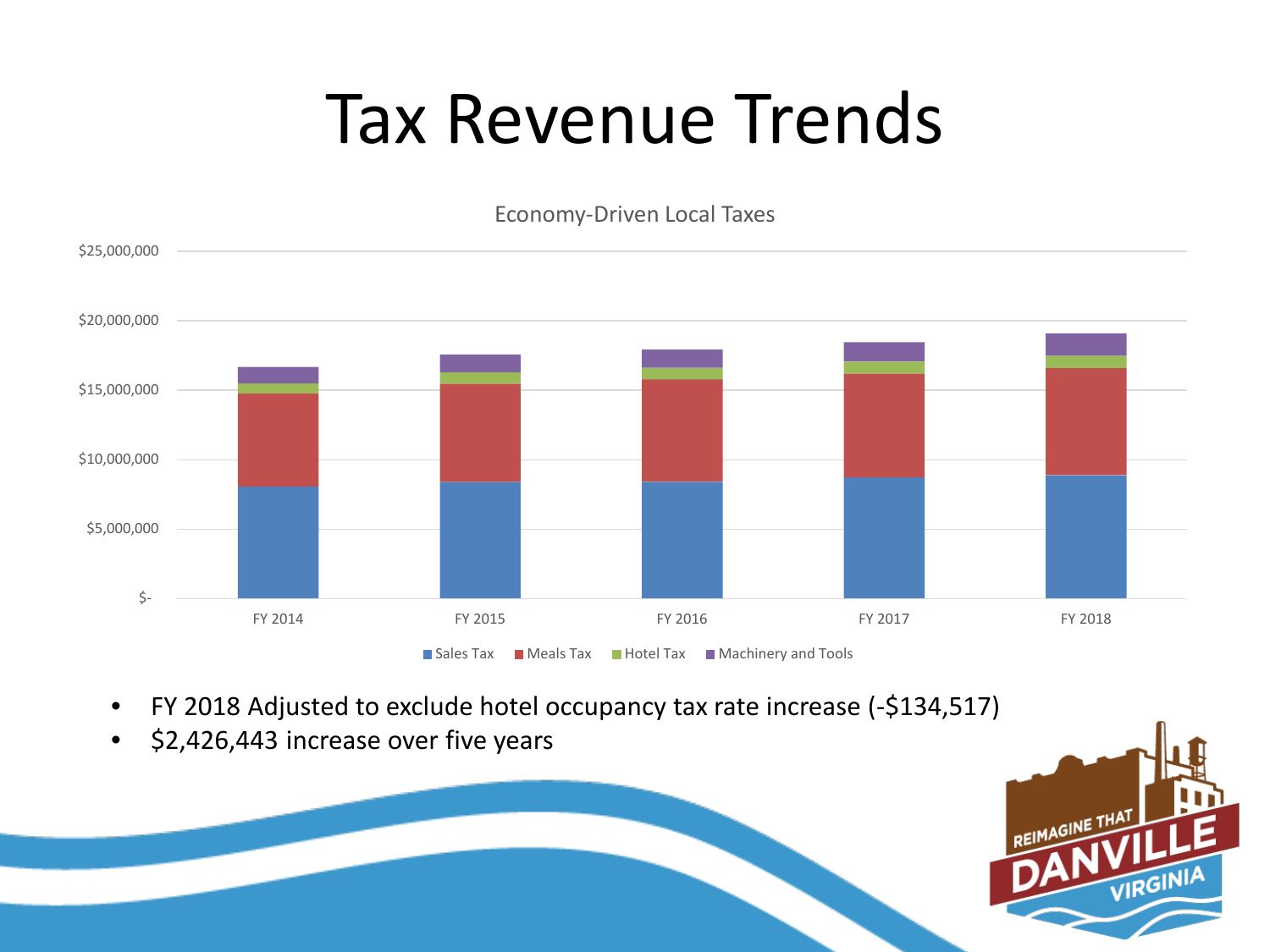#### Tax Revenue Trends



Real Estate Tax Base

- Overall tax base decreased by 0.41% in the last revaluation. Residential decreased by 2.65%.
- Over the past five years, residential tax base dropped 3.41%, multi family increased 13.14% and commercial/industrial increased 6.26%. The overall increase over 5 years was 1.2%

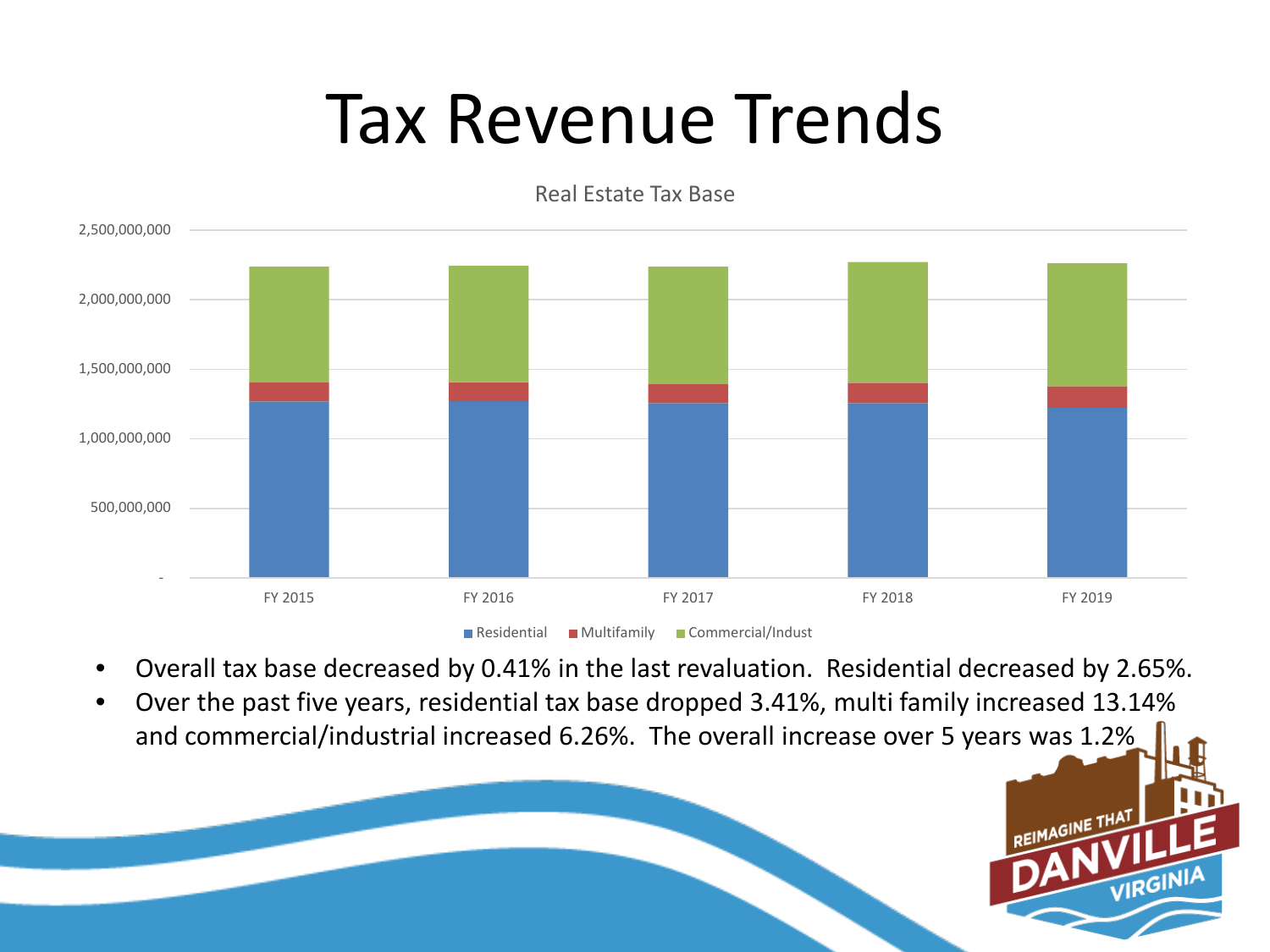#### Subcommittee Reports

- Cost Savings
- Personnel Benefits
- Revenues

– *Reports and current status at end of presentation*

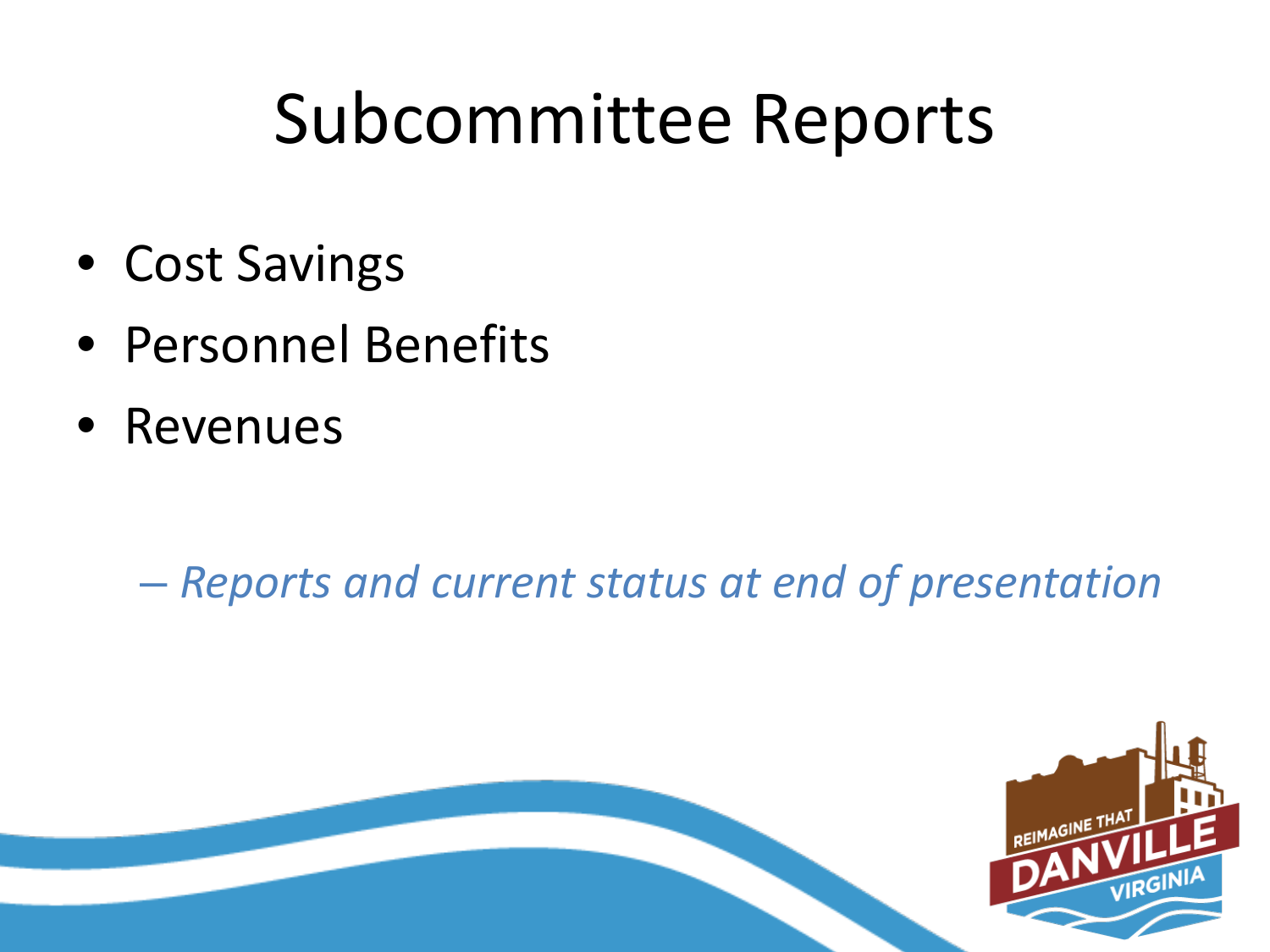**Presented July 17, 2018**

#### **Danville's Fiscal Gap**



• The Network baseline indicates Danville is projected to end FY 2023 with an annual General Fund deficit of \$5.3 million and a fund balance of \$6 million. The projected cumulative deficit over the next five years is \$22.3 million.

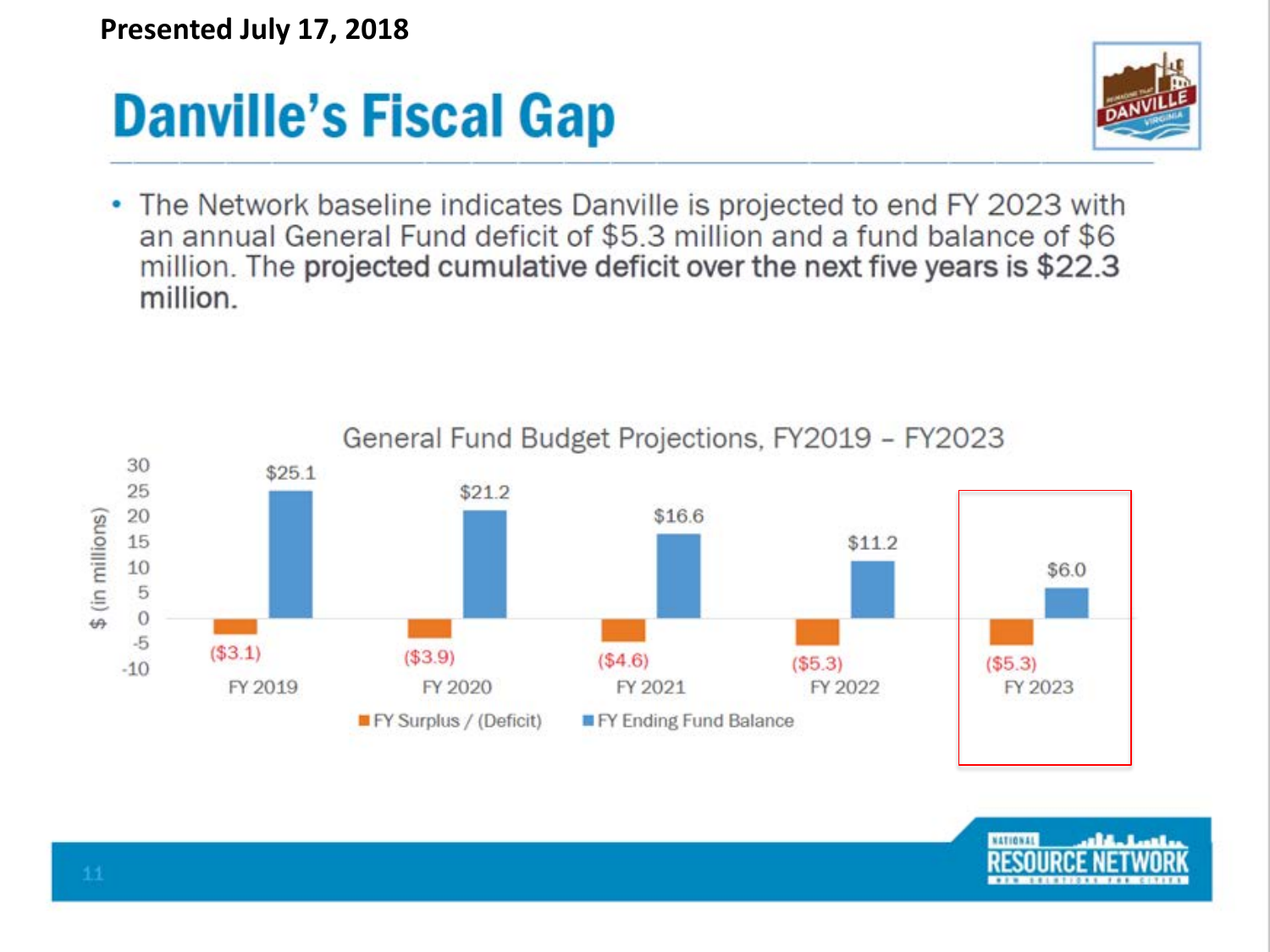#### Current Outlook



- FY 2023 Project is \$7.8 better than expected, based on implemented gap-closing techniques
- There is still a long-term gap that needs to be addressed

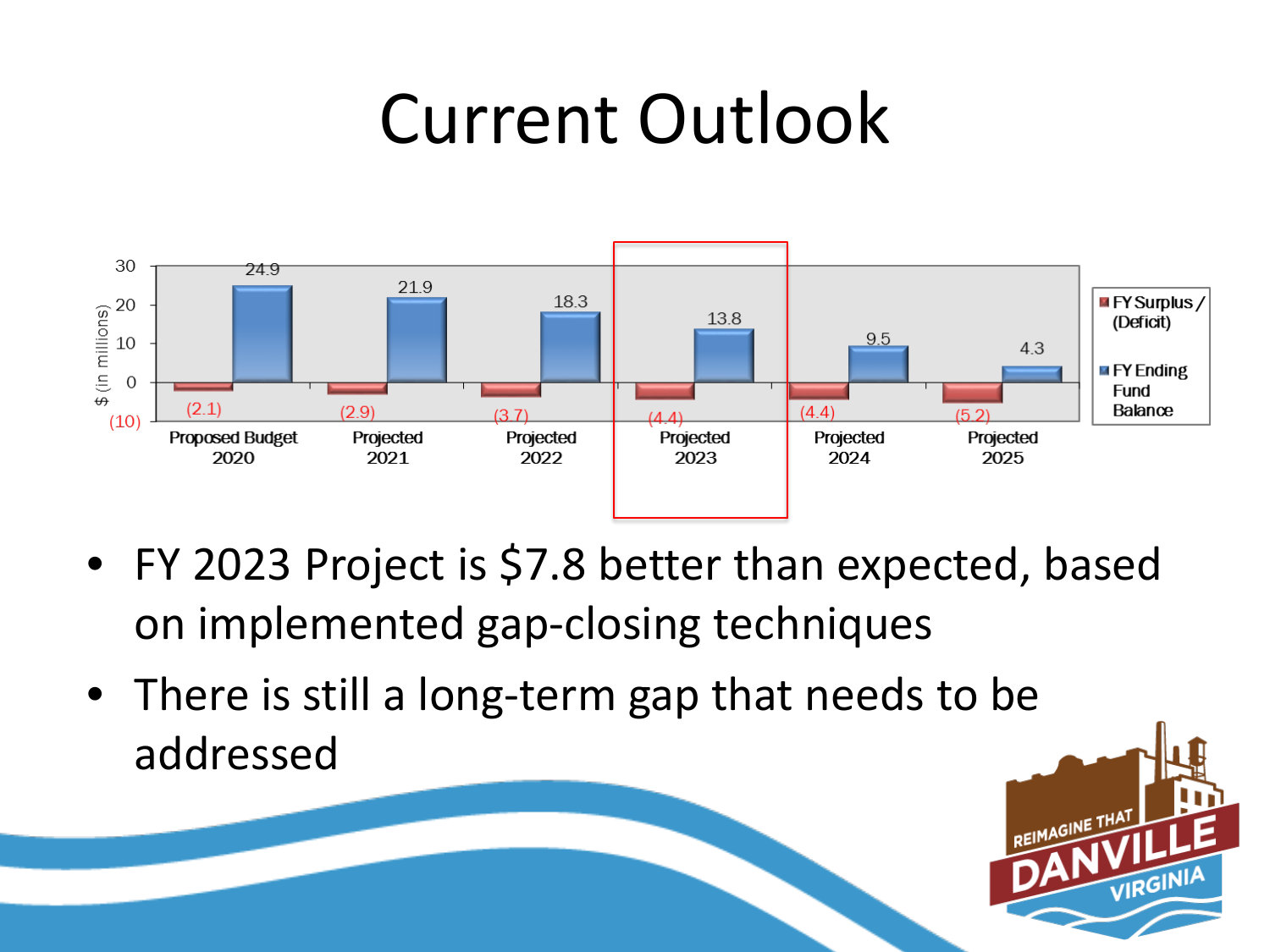#### Implemented Cost Savings Measures

- Health Insurance Plan Design Changes *eliminated projected cost increase (\$879,409)*
- Dependent Eligibility Verification Audit nearly complete *We anticipate 200,000/year in premium savings*
- Employee Health Clinic *A site is selected and will be open by the end of this fiscal year. Premium savings will be realized in future years.*
- Reduction in public safety salary costs due to retirement *\$353,684/year*
- Fire Eliminate Kelly Shift Replacement *\$234,570/year*
- Police Consolidate Span of Control Reorganization of the Police Department by reclassifying three captains and one lieutenant to sergeants - *\$58,000/year*
- Repurpose unspent capital funds *reduced current revenue spending by \$466,861 from the current year – (likely not sustainable)*
- Create Tiered Retirement System *Beginning July 1, newly-hired employees will share in the cost of their retirement. By FY 2024, the savings would be as much as \$670,000 per year and would continue to increase by as much as \$120,000 each year into the future.*

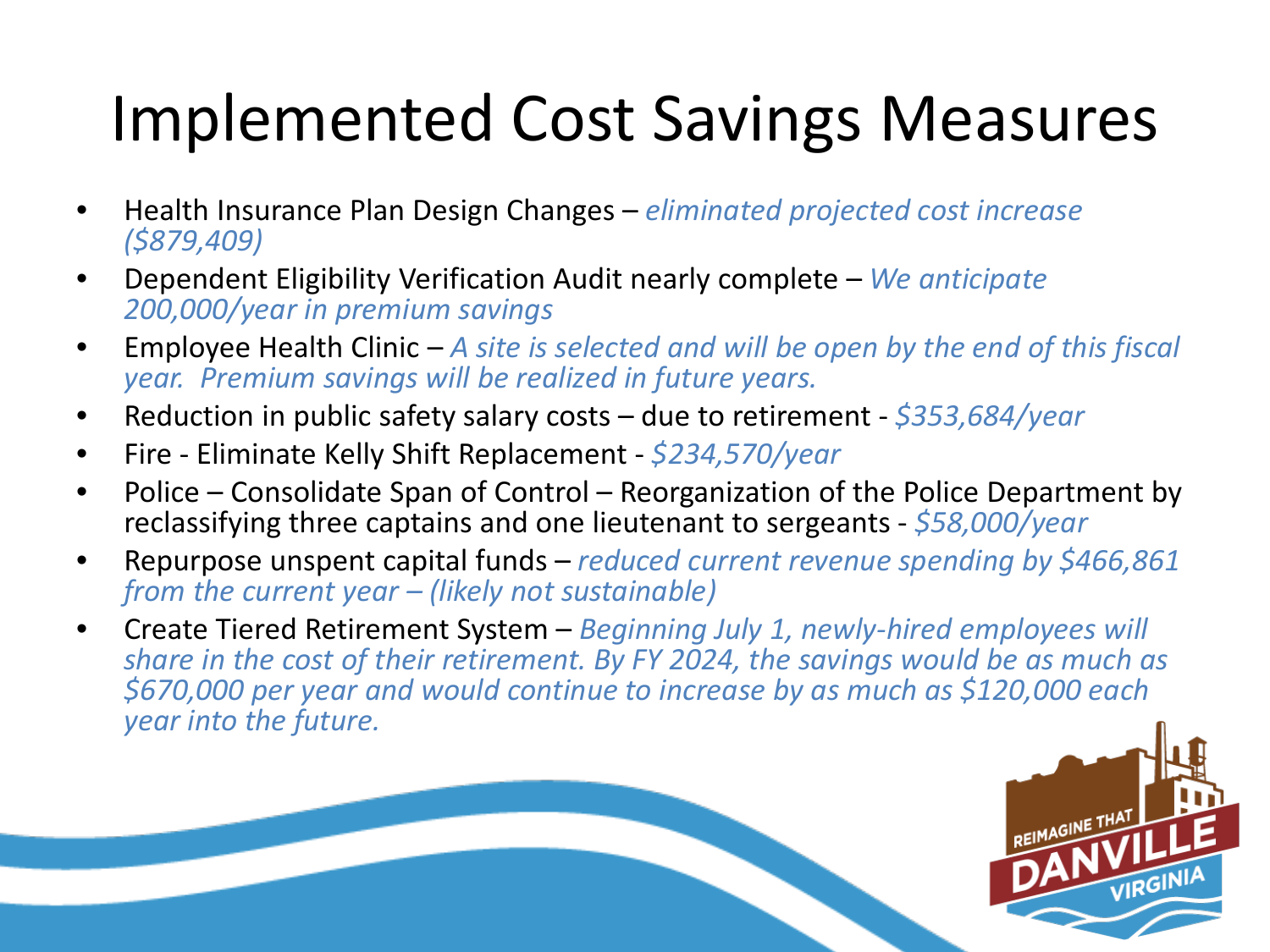# FY 2020 Draft Budget Highlights

- \$600,000 increase for Danville Public Schools from \$20,385,570 to \$20,985,570
- \$2 million in bond proceeds to be provided to DPS for capital needs
- Additional \$280,000 for Danville Life Saving Crew paid for with proceeds from a 30 cent per pack cigarette tax.
- Average 2% pay for performance increases for City employees (\$628,000)
- \$75,000 to conduct updated pay study

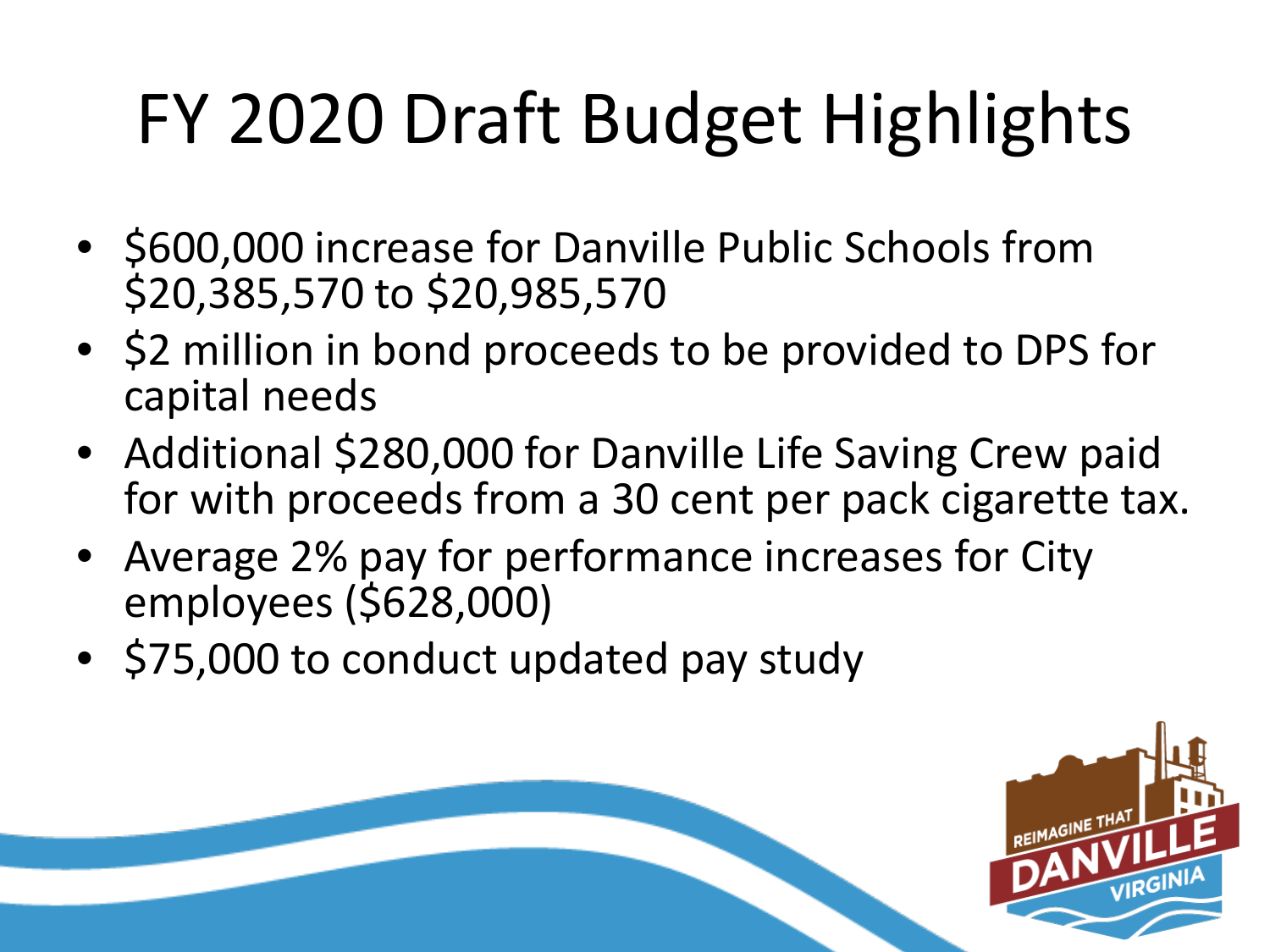## Challenges

- Danville Public Schools initial draft budget calls for \$25,647,935 – a \$5,263,365 increase over the current year
- Danville Life Saving Crew requested additional \$280,000
	- Recommend implementing cigarette tax to fund with any additional revenue targeted to Danville Public Schools
- Retiree Bonus \$500,000

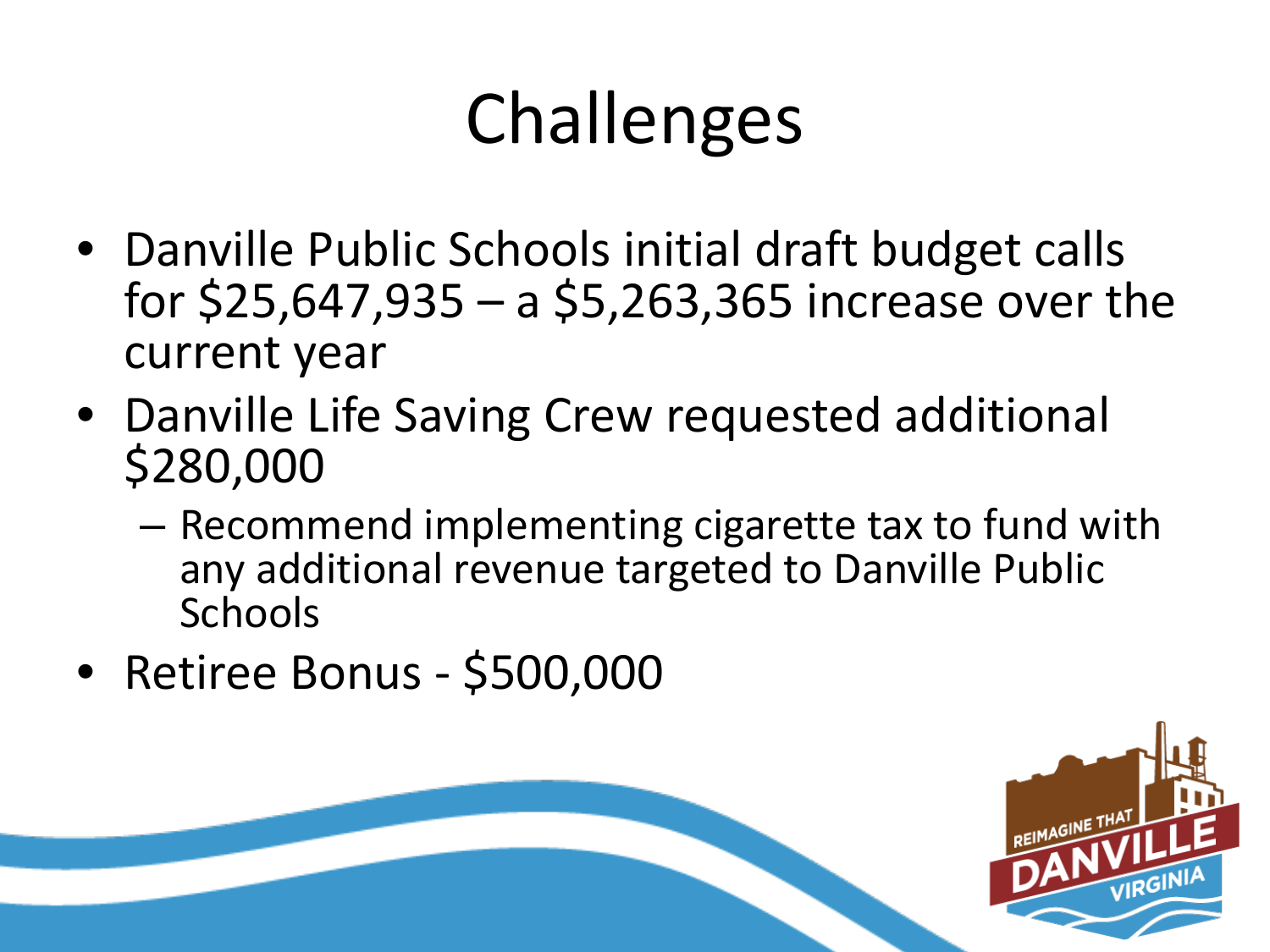## Budget Model

• Some recommended measures already included in draft recommended budget

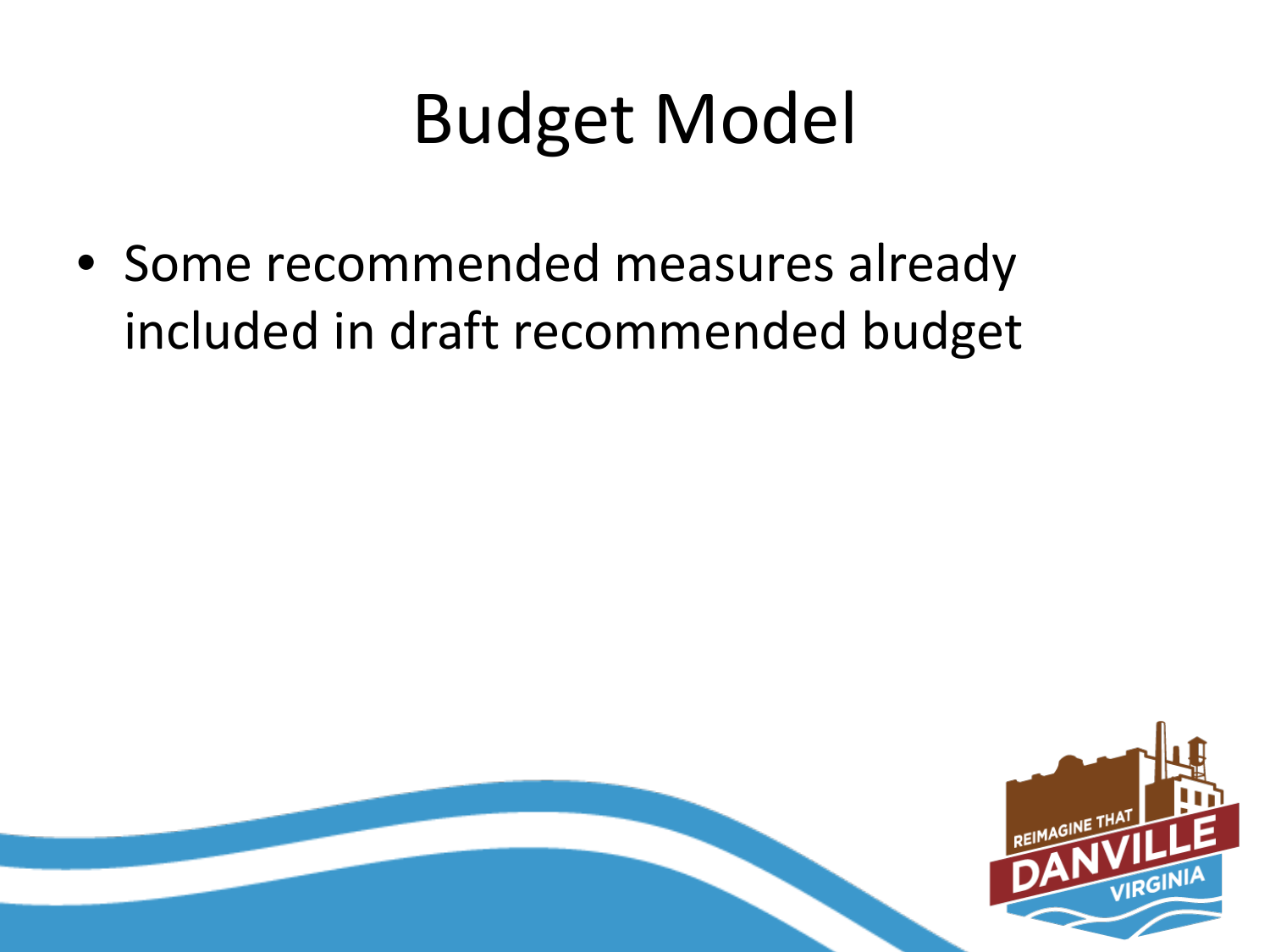## Cost Savings Subcommittee

- While skeptical that transitioning the Adult Detention Center would produce actual savings and/or increased revenue from the State Compensation Board, the committee was in favor of studying the issue further to determine cost/benefit. *City Council approved studying this issue. A report will indicate whether this recommendation is worth consideration. It is not included in the recommended budget.*
- Work with the Commonwealth Attorney to determine if there is any real opportunity to save money by sentencing more people to community service rather that the Adult Detention Center. *This recommendation would be implemented along with the one above.*
- The Police Chief has already reduced the number of captains, which will produce a cost-savings in the upcoming budget. There were eight retirements, two of which will not be filled (captains) because of the reorganization of the department. *This will produce an estimated annual cost savings of about \$300,000. This is included in the recommended budget.*

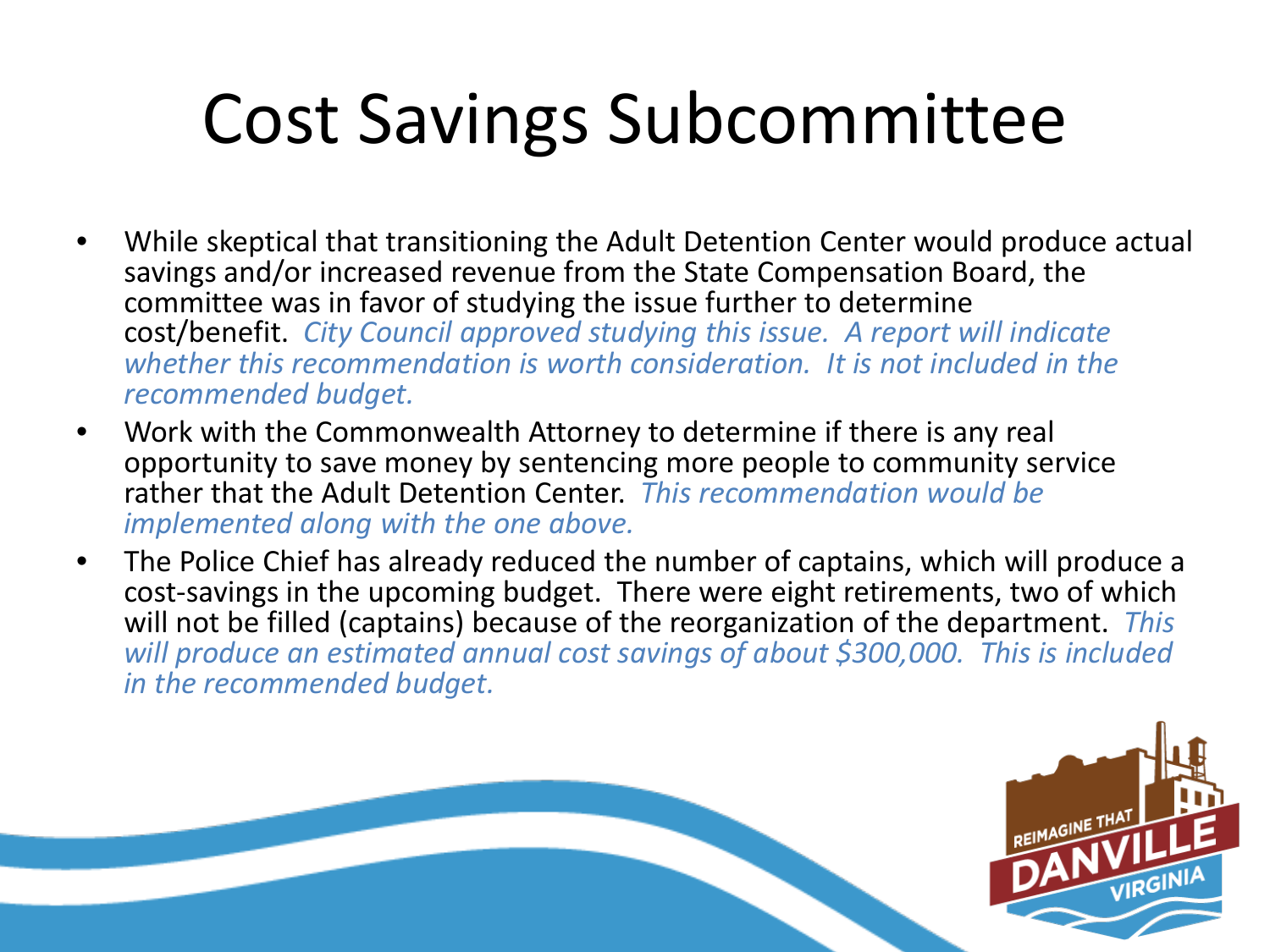## Cost Savings Subcommittee

- The Police Department and Human Resources should explore opportunities for civilianization of certain positions. Staff will explore opportunities to reduce personnel costs by implementing civilianization. *Staff recommends we wait to see the effects of the reorganization before moving with civilianization.*
- The Fire Department had four retirements in high-salary positions. *It is estimated that their replacements will be paid less, which will result in an annual cost savings of \$55,000. This is included in the recommended budget.*
- Currently, there is a hiring freeze for fire fighters in place and there are seven open positions. If the Fire Department reduced personnel by six firefighters, the annual cost savings will be about \$280,000. *The recommended budget includes holding off hiring of six firefighters until after the staffing study is complete. The positions would remain authorized, but funding would be eliminated.*

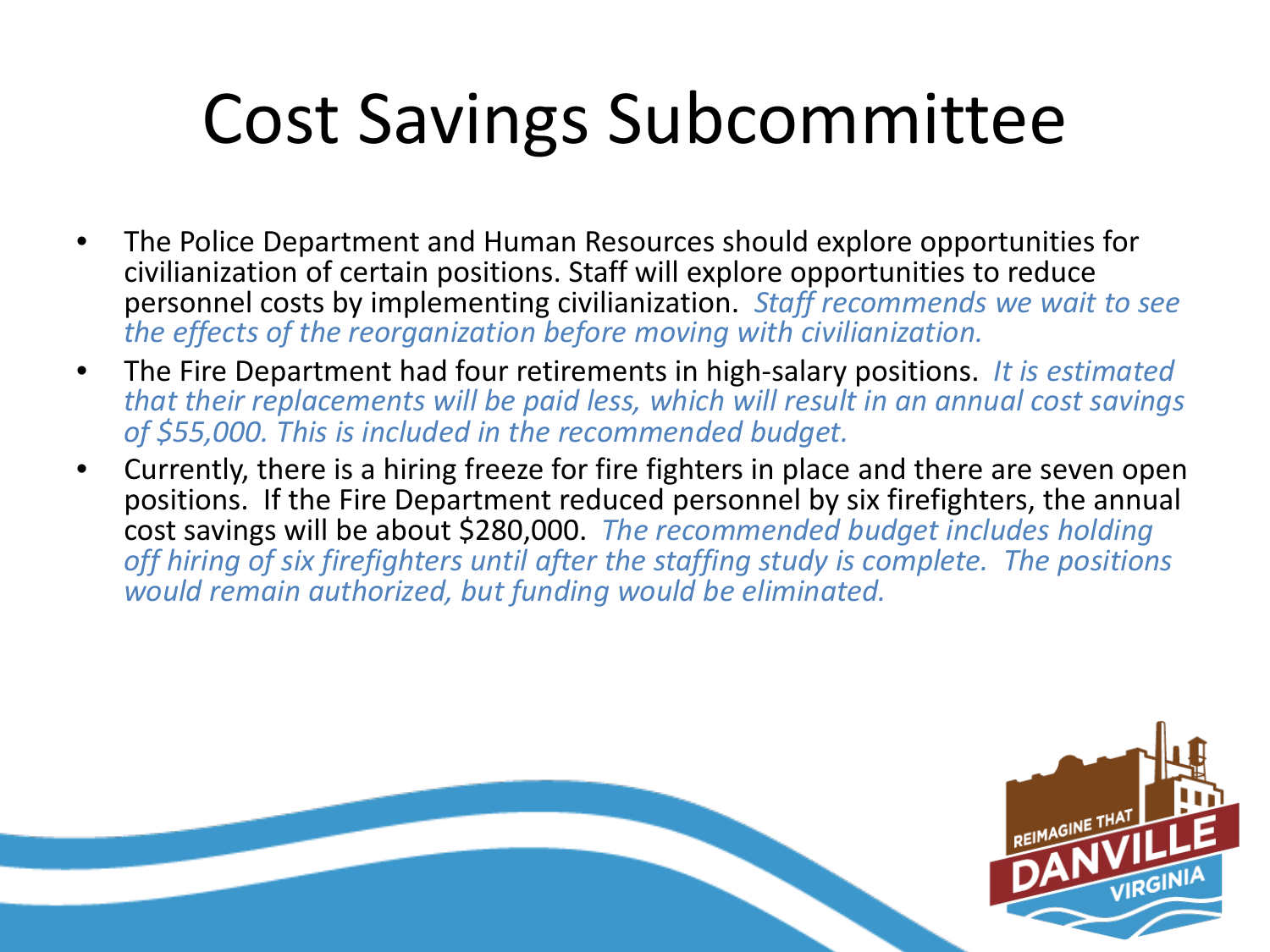## Cost Savings Subcommittee

- Hire an expert to study the fiscal and service impact of reducing the number of fire stations. A fully-staffed fire station consists of 12 positions. Reduction of a fire station may limit the amount of positions that could be reduced under #5. *Staff has engaged ESCI to conduct a study.*
- The mayor, City Manager and key staff should meet with judges to develop a strategy that would result in fewer foster care placements. *This will be scheduled. The impact of this cost savings is not included in the recommended budget.*
- The City should consider alternatives to maintaining only one outpost library that serves an outlying section of the City. *Closing the Westover Library is not included in the budget recommendation.*
- Public Works and Parks and Recreation should explore opportunities for out- sourcing tasks, if it results in cost-savings. *Both departments are utilizing this strategy for cost-avoidance purposes.*

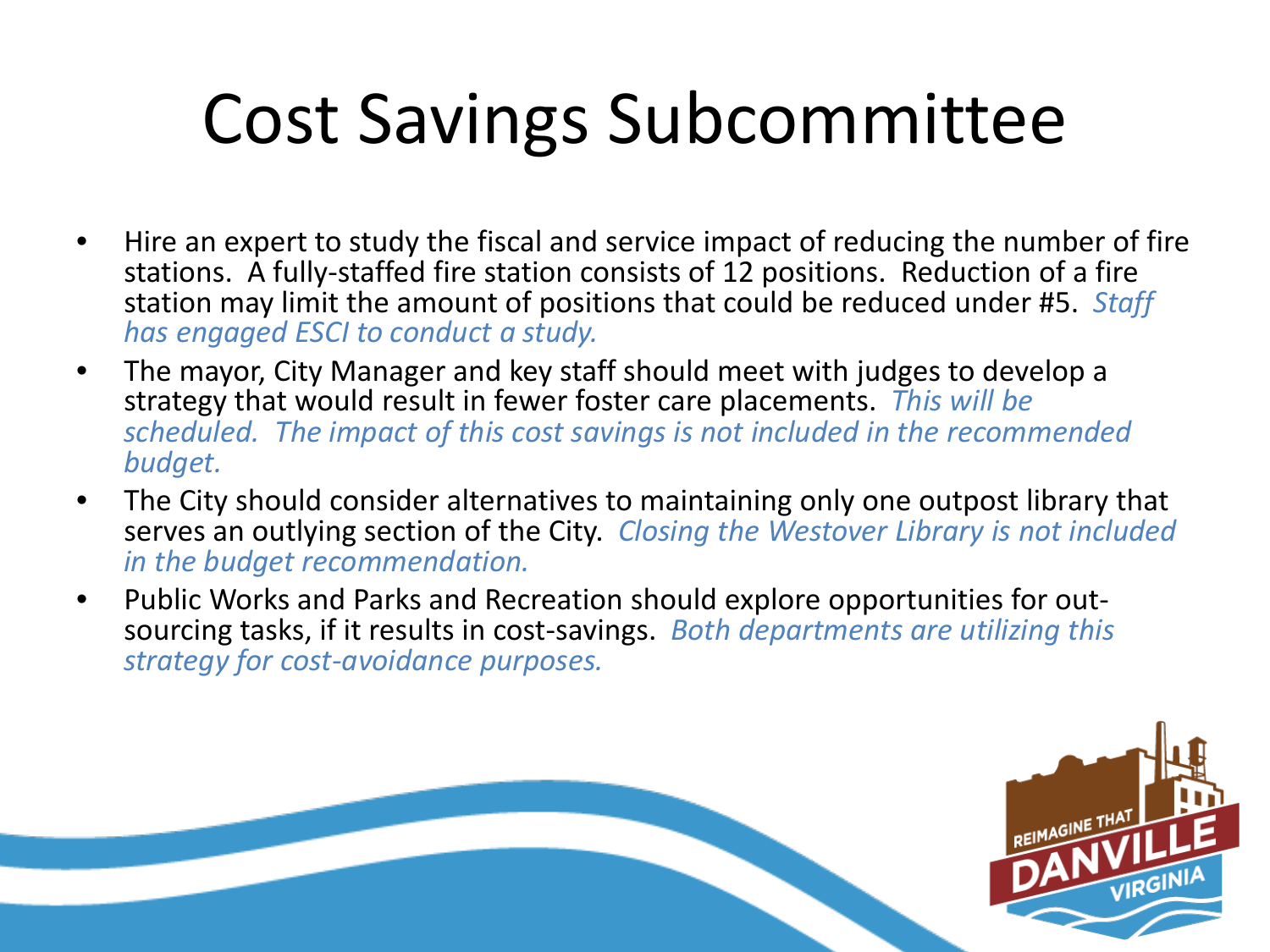## Employee Benefits Subcommittee

- Wage Freeze- This Committee is not recommending this as an option. The Committee agreed the long-term consequences of a wage freeze are not worth the short-term gain. *This is not included in the recommended budget.*
- Retirement System Contribution- If this is recommended, the Committee would like to institute it for new employees and not current. Also, a further investigation would be needed to determine the appropriate contribution amount. Michael explained that ERS is recognizing previously unrecognized gains and anticipates less contribution requirements in the next few years for current employees. *Implementation of a hybrid plan for new employees is included in the recommended budget.*
- Dependent Coverage Changes (spousal carve out)- Committee recognizes the concern of losing healthy dependents, which are needed to balance out utilization/size of membership. *This is not being recommended.*

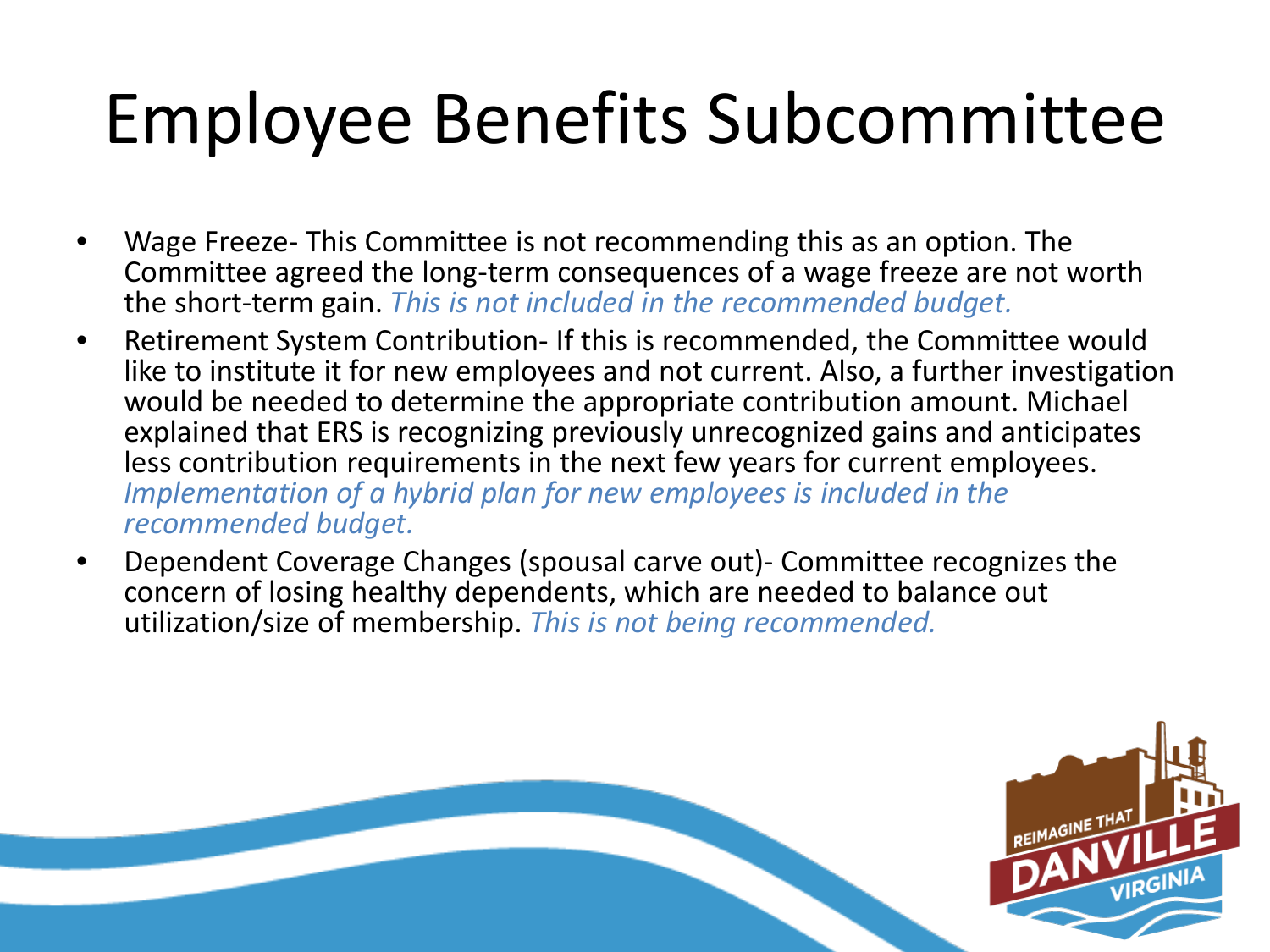## Employee Benefits Subcommittee

- Dependent Eligibility Audit- Committee agrees City should move forward with current plan for a dependent audit, which will take place with 2019 benefits. *This is nearly complete and will result in some cost savings.*
- Contribution Adjustments- Committee agrees with contribution strategy changes for 2019 and agrees that moving forward contribution should not be based on richest benefit plan. Committee agrees that the City's current contribution strategy is in line with other localities reviewed by the firm. *Adjustments to the contributions for health insurance were implemented and resulted in a savings of about \$880,000.*
- Enhanced Vacancy Control- Committee discussed the need for departments to continually review vacancies and ensure positions are needed. Committee is comfortable with CM reviewing and approving positions prior to hiring. *This management process will continue.*
- Onsite/Near site Clinic- Committee recommends the City move forward with plans for an onsite/near site clinic and should select a model that provides the most long-term potential savings for the City. *A vendor was selected and a location is being developed to implement a clinic in the near future.*

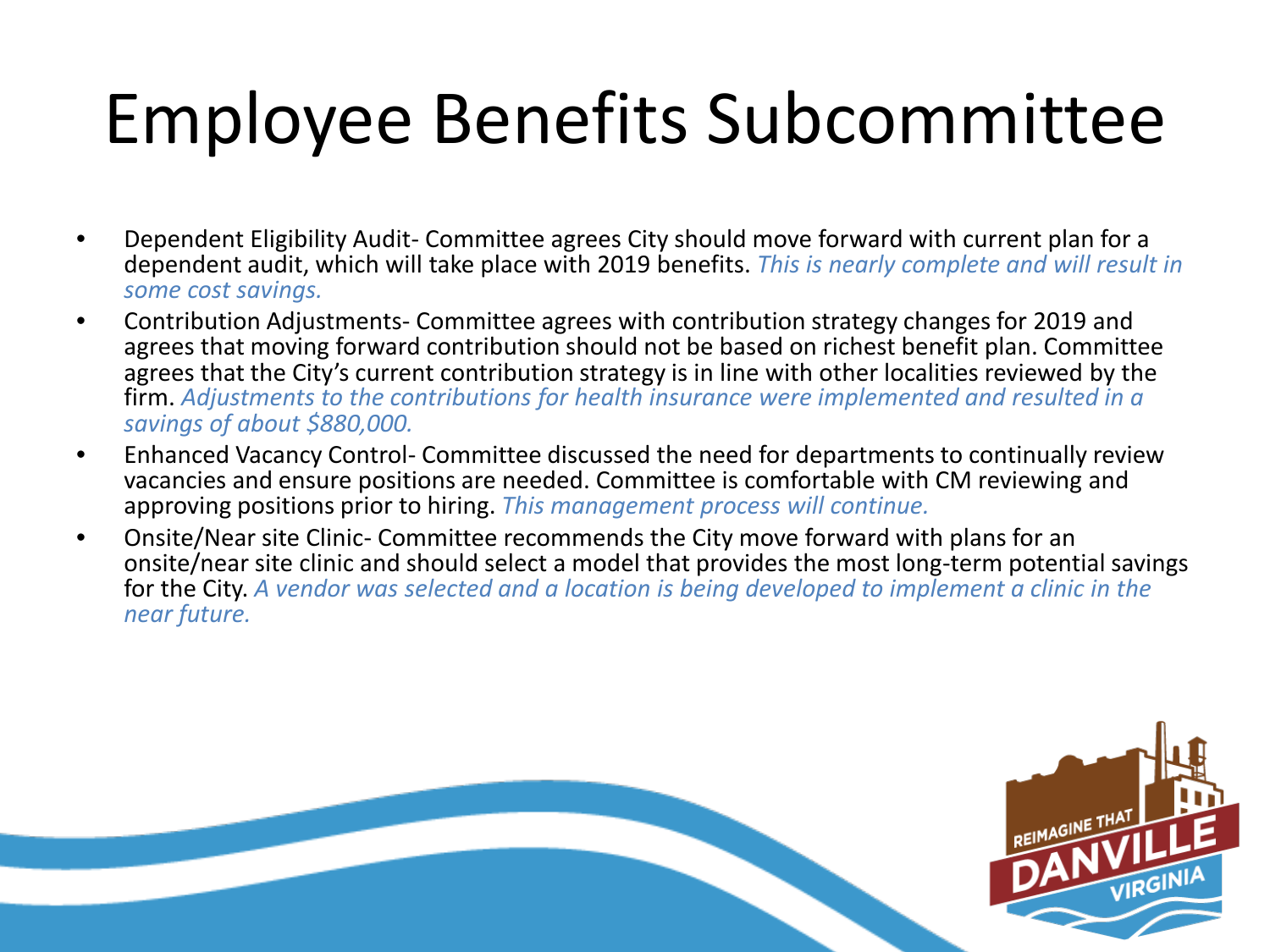#### Revenue Subcommittee

- Future real estate tax increases should be reserved to underwrite debt for school and other public facility upgrades. *Halifax County will likely receive authority to have a referendum to implement a one percent local option sales tax to fund school improvements. This would be a good source of revenue for school construction debt service, if approved. It would generate \$8.8 million and would fund 30 years of debt service payments for \$150 million in capital improvements. The School System recently identified \$120 million in needs to renovate just four of its schools.*
- Goal for Personal Property Tax should be to match Lynchburg over three years (from \$3.50 to \$3.80 at \$0.10 per year for three years). *This is included in the recommended budget as a means to reduce reliance on fund balance to pay for economic development projects.*
- Cigarette Tax should be recommended as a revenue source in the upcoming FY 2019-20 budget. *This will be included in the recommended budget primarily as a means to fund an increase for the DLSC and K-12 Education*